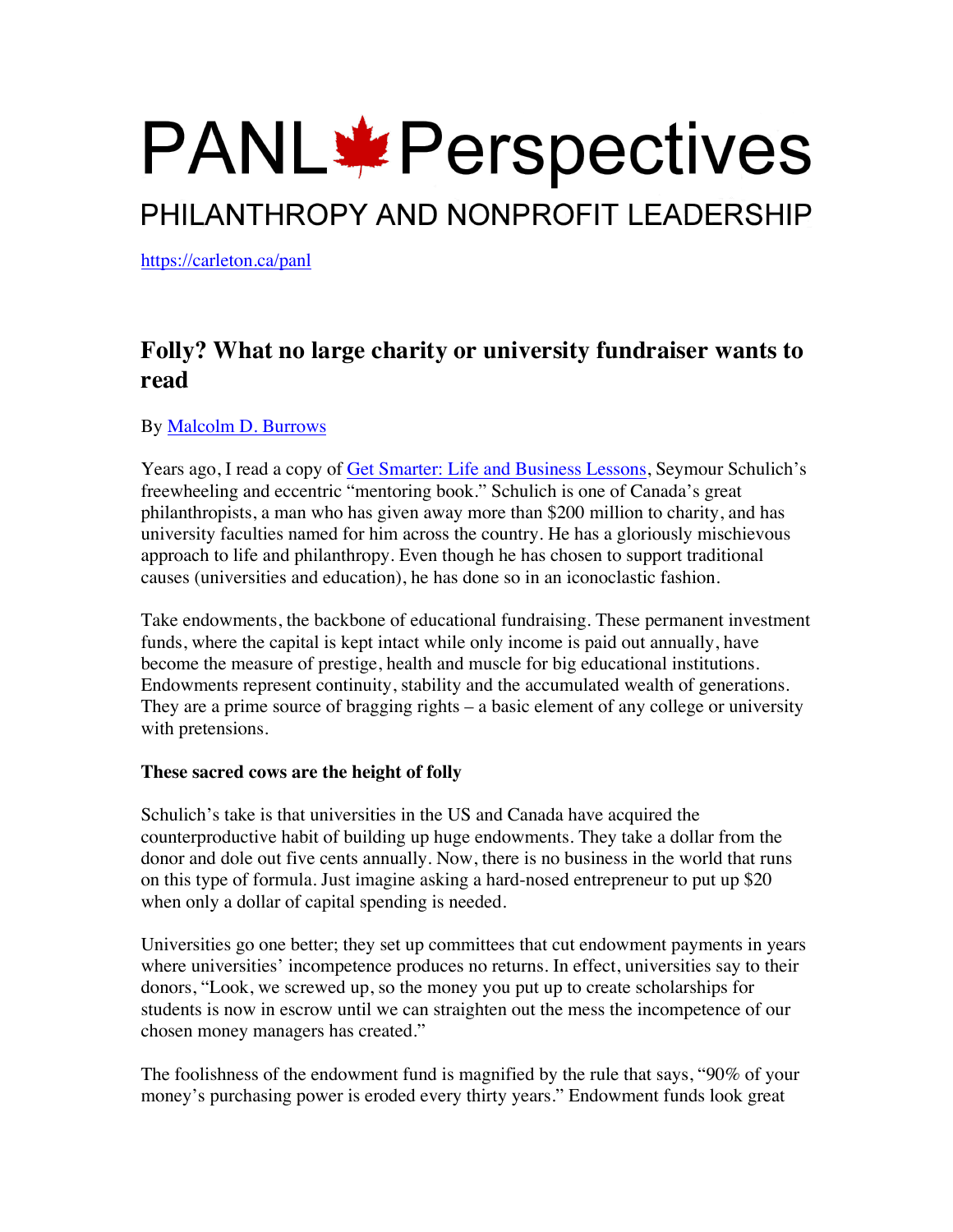superficially but are pools of declining purchasing power. And you know what? Schulich has a point. (And his book was published in 2007, a year before Harvard and University of Toronto each lost more than 30% of their endowments in the market meltdown of 2008.)

#### **Is the pile of dough more important than the mission?**

Let me expand a bit on Schulich's points:

- 1. Endowments use capital inefficiently. Most endowments pay out 4%, which means 96% is not being used to advance the mission. The vast majority of the resources are not used for charitable purposes. One could argue a charity may possess the funds it needs, but the funds are locked in a savings account for perpetuity. This is a point that has been repeatedly stressed by the social finance movement, which has advocated utilizing endowments to advance social purposes.
- 2. Especially when times are tough, endowment managers and policies are biased towards the preservation of capital over the advancement of mission. Institutions with large endowments become burdened by history and responsibility. They are profoundly risk-averse. Due to law, policy and culture, the capital in an endowment is often treated with greater sanctity than the charitable mission. Yes, trustees have an obligation to be even-handed in balancing the interest of current and future beneficiaries, but sometimes it seems like the pile of dough is more important than what can be done with it.
- 3. Despite the mystique that surrounds the notion of "perpetual" endowments, history is littered with endowments (and trust funds) that erode over time due to a combination of inflation, market volatility and imperfect management. The erosion is not entirely a question of investment managers failing to do their jobs well, although it is a factor. The underlying issue is that the purchasing power of money erodes over time, although the historically robust markets since the 1980s have obscured this fact.

#### **Perpetuity is a mirage**

Schulich is one of those dream donors who makes nightmarish demands that challenge the norms of institutional charity fundraising. He writes: "All my benefactions stipulate 7 to 10 per cent payouts, regardless of any capital impairment. Mr. University, you have a fundraising department. Get them off their asses to make up for any shortfalls you create in my capital account."

In other words, Schulich likes the idea of a limited-term annuity that uses money efficiently over time. Spend on mission within a generation and spend well, with conviction and savvy. Do not create trust fund institutions that cling to the idea of permanence, stability and absence of need.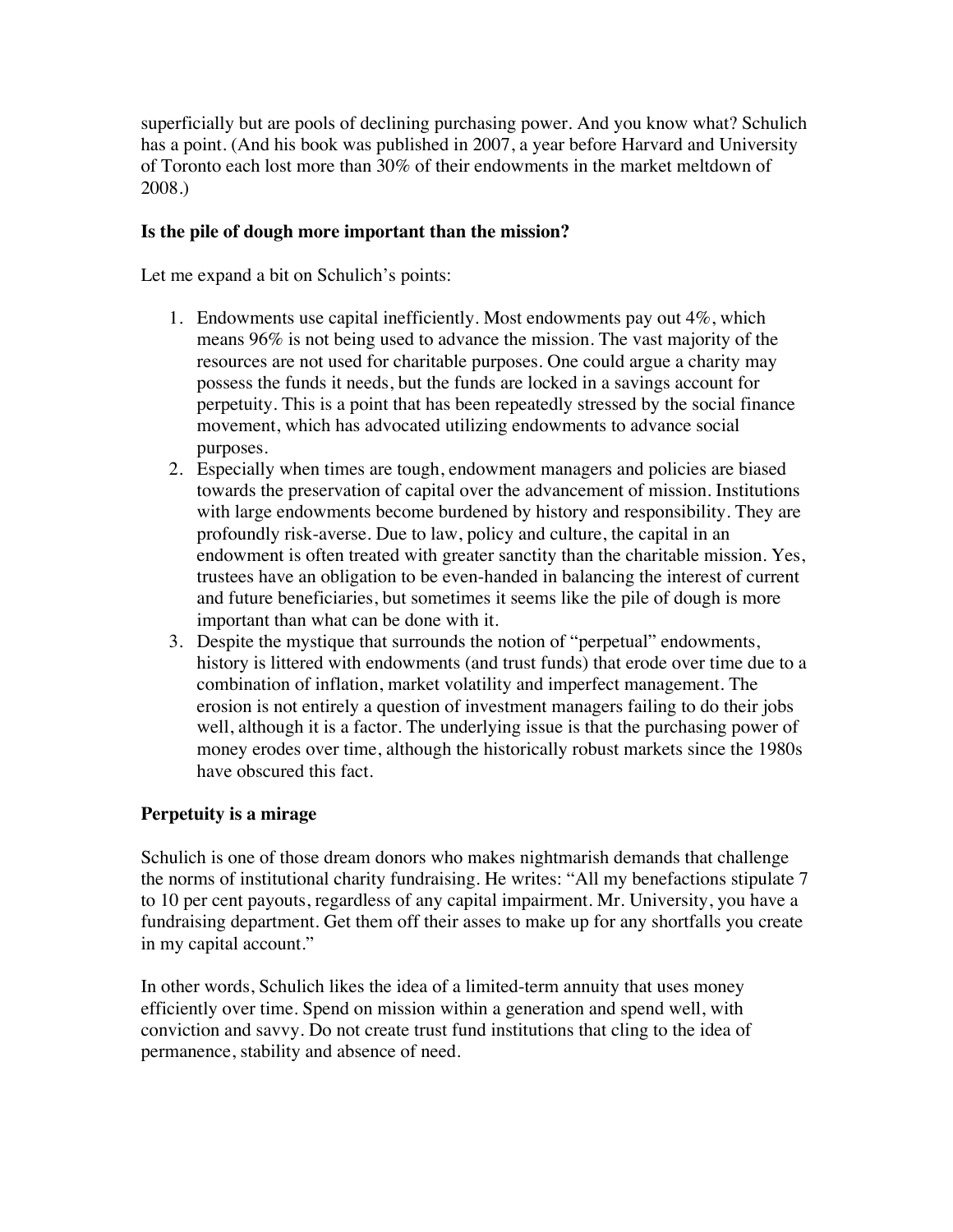This perspective has a rich intellectual and legal tradition. "Mortmain" is a medieval English term that means "dead hand" and describes the prohibition on holding real estate in perpetuity. The concern was that important public resources would become nonproductive if held by a large institution like the church. Indeed, mortmain legislation has been part of the common law of charities right up to the present time. It was only in 2010 that Ontario abolished a mortmain provision that prevented charities from owning real estate not directly connected with their charitable purpose.

#### **Then again, we need mirages**

The anti-endowment perspective overlooks why charities, particularly well-established institutional entities, foster endowments. Charities with significant annual costs need stability for long-term planning. Salaries and other commitments need to be paid. It would be irresponsible to take on obligations that could not be met due to a poor fundraising year. Charities are also better at spending money than raising it – they are not businesses, nor should they be.

Another factor is the source of funding for endowments. Most endowments have been primarily funded by bequests. While Schulich may rail against endowments, he also states that he gives, in part, "to create a legacy that assures I won't be forgotten." This desire for a form of immortality easily translates into endowments for many donors. Life savings and values intertwine to become the life savings and values of the charity: it's a heady combination. Even Schulich cannot resist.

#### **The charity version of the lottery fantasy**

One of the bracing things about Schulich is he has the urgency of an entrepreneur and the rationalism of an investor. He is a first-generation wealth creator. He seems to find trust fund brats – either individuals or institutional – to be repugnant. Large, institutional charities are not very entrepreneurial. Most leaders in this setting cling to the idea of security and have no clue about how to attract new wealth to fund their enterprises when the old wealth is spent.

Over the years, I have worked with academics and charity administrators who want to build an endowment large enough to fund their current operating needs. Why? So they do not have to fundraise. It is the charity version of the lottery fantasy. Schulich's implication is correct: vital, relevant organizations will always be finding new bucks.

Schulich issues a warning: My advice to donors and potential benefactors is: fight to keep as much of your money as possible out of endowment funds. It is hard to avoid the tremendous mythology that envelops the university endowment fund. The efficiency with which your donation operates will be increased by the amount you can divert from these unproductive capital parasites.

#### **The mythology of endowments**